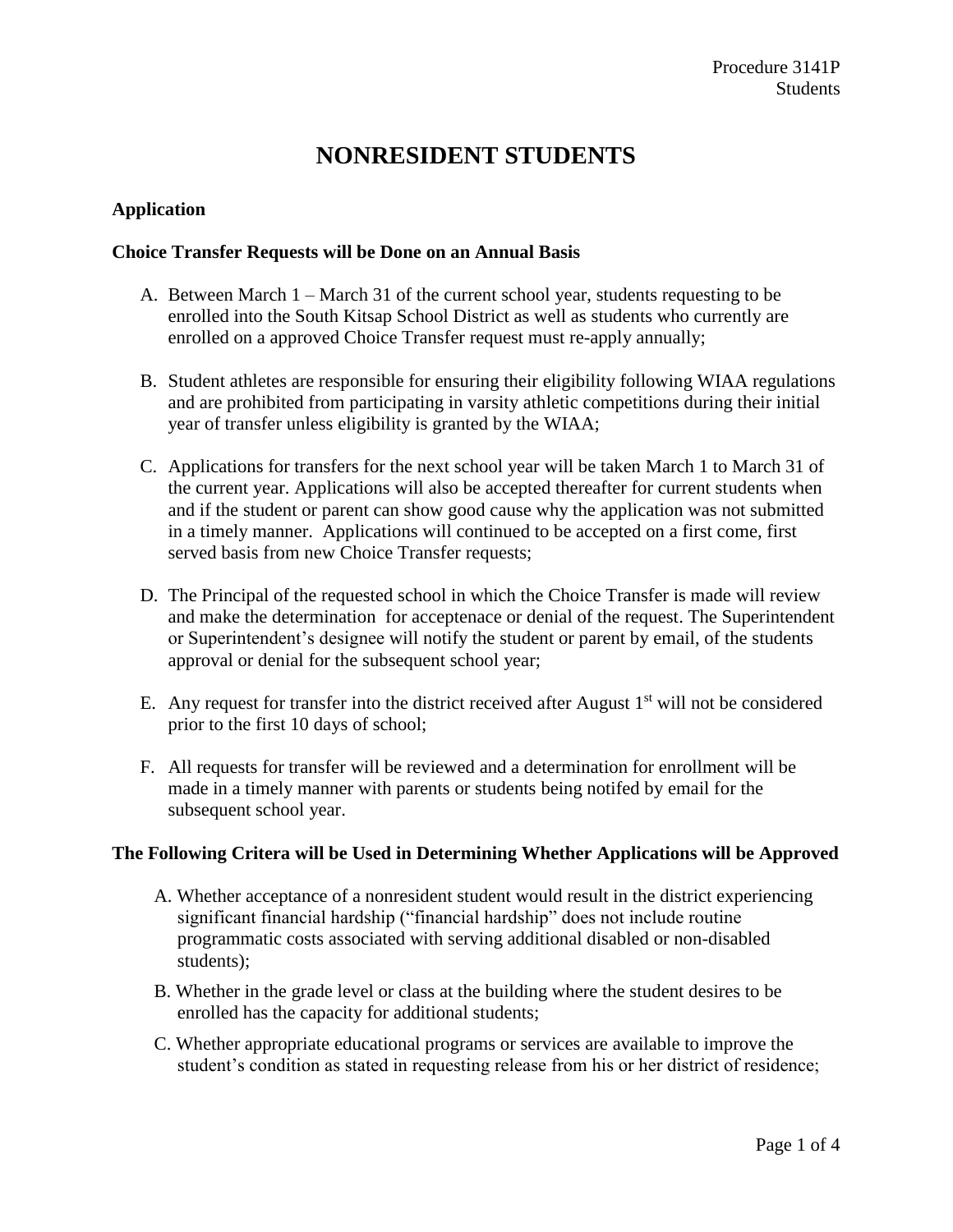- D. Whether the student's disciplinary records or other documentation indicate a history of violent or disruptive behavior or gang membership (a gang means a group of three or more persons with identifiable leadership that on an ongoing basis regularly conspires and acts in concert mainly for criminal purposes);
- E. Whether the student has been expelled or suspended from a public school for more than ten consecutive days, in which case the student may apply for admission under the district's policy for readmission and reengagement of suspended  $\Theta$  or expelled student;
- F. Whether enrollment of a nonresident student would conflict with a district innovation academy cooperative under RCW 28A.340.080.;
- G. Whether the student has repeatedly failed to comply with requirements for participation in an online school program, such as participating in weekly direct contact with the teacher or monthly progress evaluations.

#### **Limitations**

The District reserves the right to decide prior to the beginning of a given school year and decide not to accept applications for a specific program, service, or grade level within the District, due to a planned and/or an anticipated lack of capacity for non-resident students.

#### **Choice Transfer Students Currently Enrolled**

- 1. High school students who have moved out-of-district after the beginning of their junior or senior year with appropriate release from their home district will be allowed to graduate with their class.
- 2. Any student, other than high school junior or seniors as noted above, that moves out of-district after the beginning of the school year will, with appropriate release from their home district, be allowed to complete that year only at the school in which they are enrolled. In the event that overcrowiding occures in the student's classroom or grade level, the District reserves the right to rescind the transfer. At the completion of the school year, the student would be considered out-of-district subject to the Choice Transfer application process.

#### **Termination**

Any acceptance of nonresident admission may be terminated by the Superintendent or designee at any time before the end of the current school year if, in the professional judgment of the Superintendent or designee, the factors and/or reasons justifying the student's release from his or her resident district and admission to the nonresident district no longer apply or no longer justify the nonresident student's attendance in the district. Instances in which termination is proper include, but are not limited to, the following:

A. Where, upon input from the student's study team or other team of qualified staff members, the Superintendent or designee determines that the district is no longer able to provide appropriate educational programs or services to the student within the District;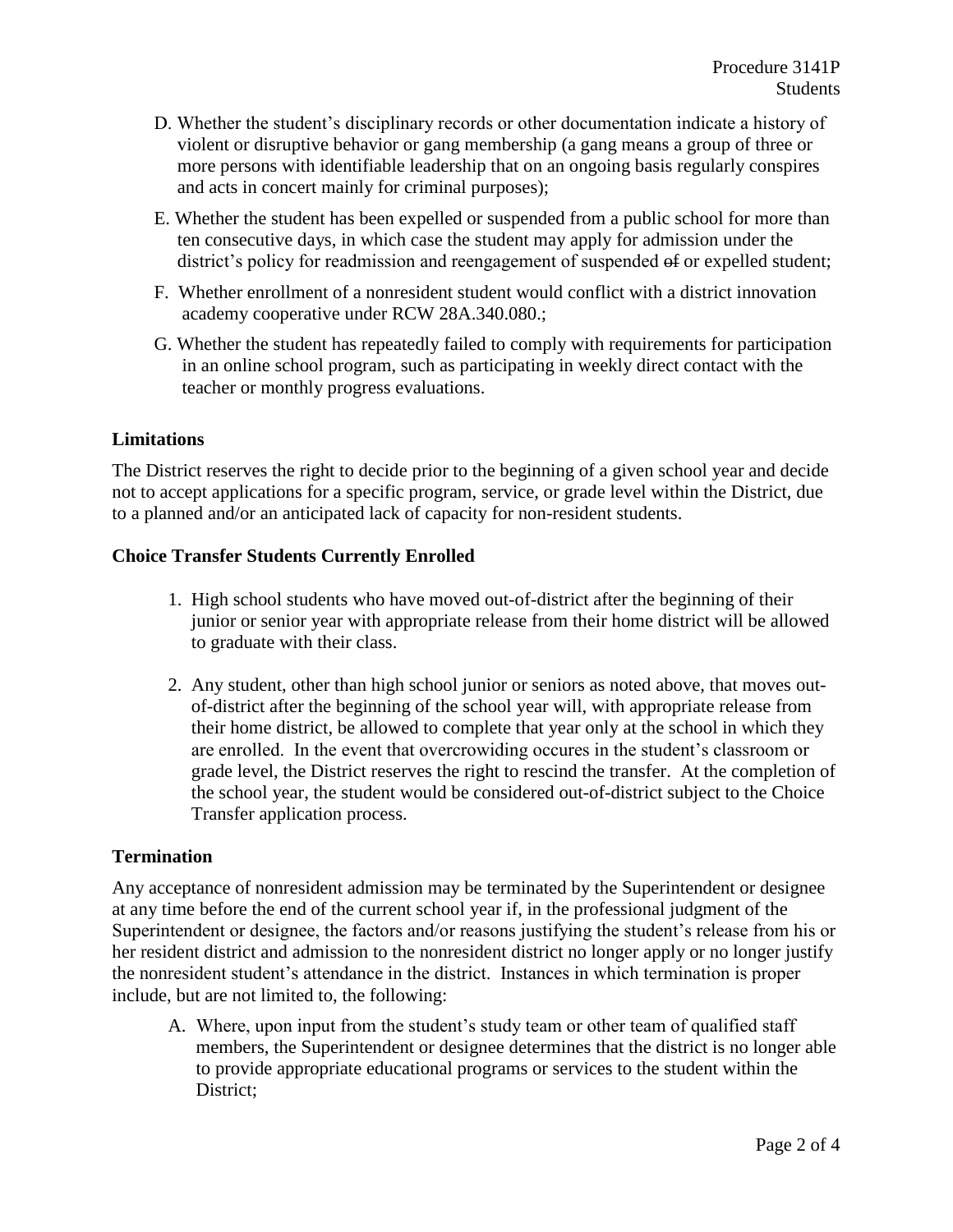- B. Where the Superintendent or designee determines that the student's continued attendance in the district is likely to create a risk to the health or safety of other students or staff or interferes with the education of other students;
- C. Where the Superintendent or designee determines that the student's application for admission contained a material omission or misrepresentation of fact;
- D. Where the District's financial circumstances deteriorate during the course of the acceptance such that continuation of the acceptance causes a financial hardship to the District; or
- E. Where the actual costs of serving the student are significantly higher than anticipated at the time of acceptance so as to cause a financial hardship to the District.

If the application is denied or admission terminated, the Superintendent or designee shall notify the parent or guardian in writing of the denial or termination and the reasons therefore and shall include a statement that the parent has a right to appeal the decision pursuant to RCW 28A.225.230(3).

Termination shall be effective seven calendar days following notice of the Superintendent or designee's decision to revoke admission.

## **Children of Full-Time Employees**

Pursuant to RCW 28A.225.225, a nonresident student who is the child of a full-time certificated or classified employee will be permitted to enroll:

- A. At the school to where the employee is assigned;
- B. At a school forming the district's kindergarten through twelfth grade continuum, which includes the school where the employee is assigned; the student remains enrolled until he or she completes schooling; or
- C. At a school in the district that provides early intervention services pursuant to RCW 28A.155.065 and/or preschool services pursuant to RCW 28A.155.070, if the student is eligible for such services.

### **Residency**

A student's residence means the physical location of the students principal abode: i.e., home, house, apartment, facility, structure, or location, etc., where the student lives the majority of the time. Proof of residency may be requested.

#### **Internal Appeals Process**

Internal Appeals Process requires completion within 45 days from the date the applicaton was received only after March 1 of current year.

A. The following due process procedures are intended to resolve disputes, which remain after application of this procedure. These due process procedures may be implemented by the student/parent or guardian as an appeal from a denial of admission to a particular school or by District staff seeking to clarify whether or not a particular student is properly enrolled in a particular school or by District staff seeking to claify whether or not a particualr student is properly enrolled in a particular school. All students age 8 to 18